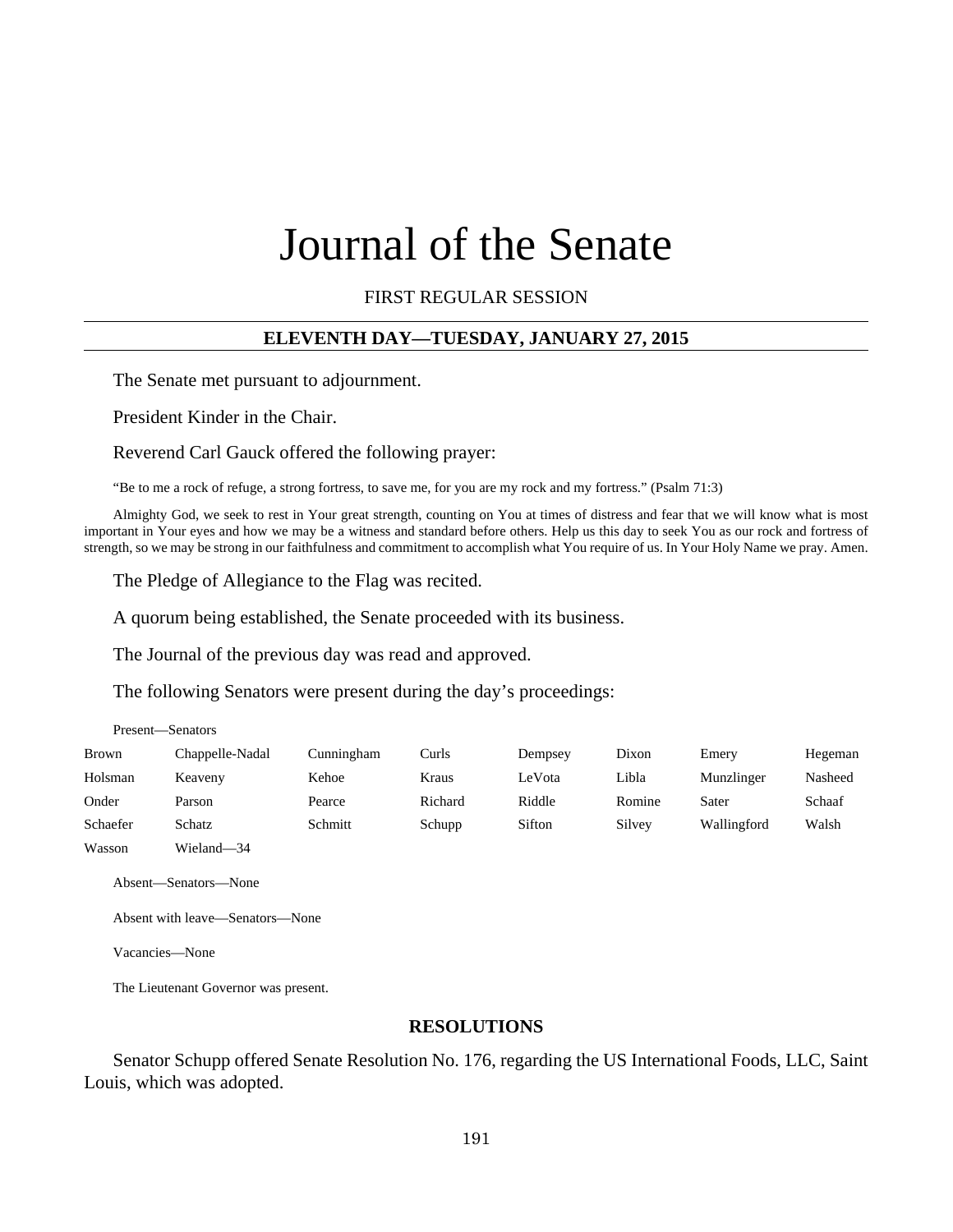Senator Riddle offered Senate Resolution No. 177, regarding the One Hundredth Birthday of Hazel Riley, Mexico, which was adopted.

Senator Schaefer offered Senate Resolution No. 178, regarding Sonya Hu, Columbia, which was adopted.

The Senate observed a moment of silence for Officer Aaron Pearson of the Springfield Police Department.

Senator Pearce assumed the Chair.

# **INTRODUCTION OF BILLS**

The following Bills were read the 1st time and ordered printed:

**SB 320–**By Wallingford.

An Act to repeal sections 211.033, 211.071, and 221.044, RSMo, and to enact in lieu thereof three new sections relating to the detention of persons under the age of seventeen in adult facilities.

## **SB 321**–By Hegeman.

An Act to amend chapter 589, RSMo, by adding thereto one new section relating to the offense of unlawful contact with a victim of a sexual offense, with penalty provisions.

## **SB 322**–By Dempsey.

An Act to repeal section 208.010, RSMo, and to enact in lieu thereof one new section relating to public assistance.

## **SB 323**–By Munzlinger.

An Act to repeal sections 77.060, 77.230, 79.070, 79.080, and 79.250, RSMo, and to enact in lieu thereof five new sections relating to residency qualifications for candidates in certain cities.

# **SB 324**–By Munzlinger.

An Act to repeal section 537.296, RSMo, and to enact in lieu thereof one new section relating to private nuisance actions.

## **SB 325**–By Sater.

An Act to amend chapter 376, RSMo, by adding thereto one new section relating to pharmacy benefit managers.

## **SB 326**–By Sater.

An Act to repeal section 50.622, RSMo, and to enact in lieu thereof one new section relating to the authority for counties to decrease their budgets.

## **SB 327**–By Onder.

An Act to repeal section 302.341, RSMo, and to enact in lieu thereof two new sections relating to municipal courts.

# **SB 328**–By Schupp.

An Act to amend chapter 170, RSMo, by adding thereto two new sections relating to youth suicide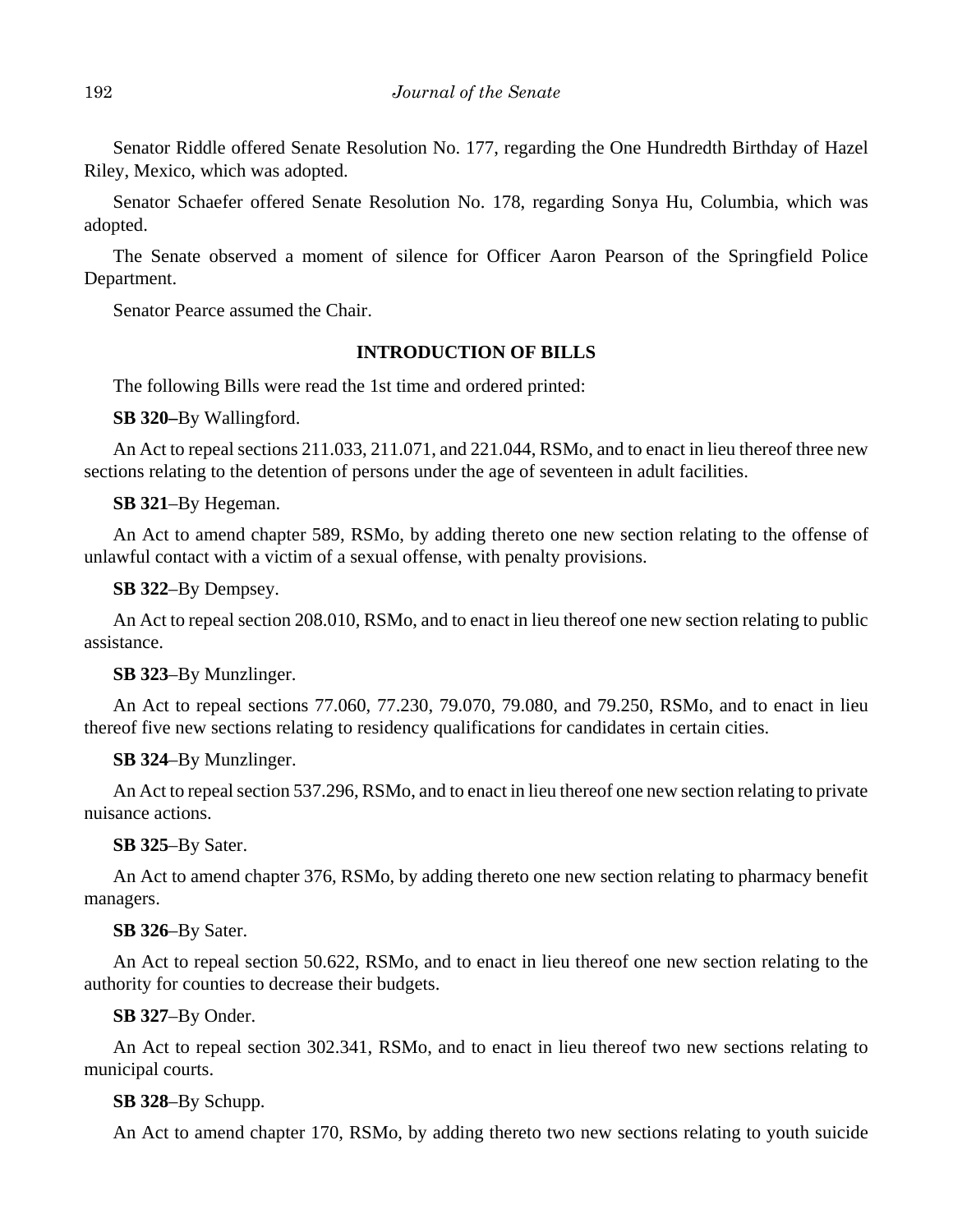awareness and prevention education.

**SB 329**–By Schupp.

An Act to amend chapter 192, RSMo, by adding thereto one new section relating to mandatory influenza vaccinations.

**SB 330**–By Parson.

An Act to repeal section 8.420, RSMo, and to enact in lieu thereof one new section relating to revenue bonds.

## **REPORTS OF STANDING COMMITTEES**

Senator Richard, Chairman of the Committee on Rules, Joint Rules, Resolutions and Ethics, submitted the following reports:

Mr. President: Your Committee on Rules, Joint Rules, Resolutions and Ethics, to which was referred **HCS** for **HCRs 4** and **3**, begs leave to report that it has considered the same and recommends that the concurrent resolution do pass.

Also,

Mr. President: Your Committee on Rules, Joint Rules, Resolutions and Ethics, to which was referred **SS** for **SCS** for **SB 12**, begs leave to report that it has considered the same and recommends that the bill do pass.

#### **REFERRALS**

President Pro Tem Dempsey referred **SCR 11** to the Committee on Rules, Joint Rules, Resolutions and Ethics.

President Pro Tem Dempsey referred **SS** for **SCS** for **SB 12** to the Committee on Governmental Accountability and Fiscal Oversight.

#### **COMMUNICATIONS**

President Pro Tem Dempsey submitted the following:

January 27, 2015

Adriane Crouse Secretary of the Senate State Capitol Building Jefferson City, MO 65101

Dear Ms. Crouse,

I hereby appoint Sen. Wieland to the Joint Committee on Education. If you have any questions, please don't hesitate to contact my office.

Sincerely Jember

Tom Dempsey President Pro Tem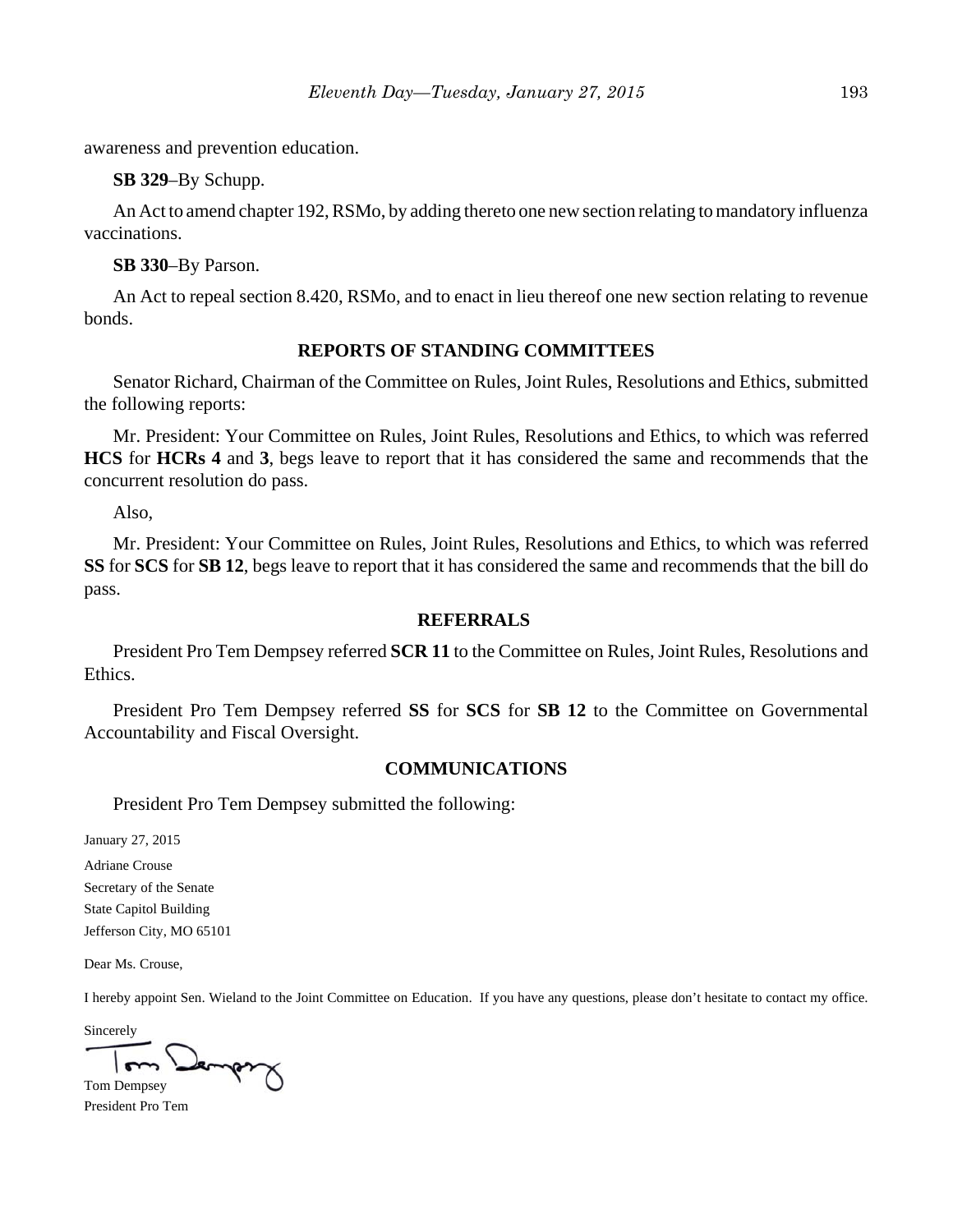## **INTRODUCTIONS OF GUESTS**

Senator Schupp introduced to the Senate, Katie Walkley, Truman State University, Kirksville.

On motion of Senator Richard, the Senate adjourned under the rules.

# SENATE CALENDAR \_\_\_\_\_\_

# TWELFTH DAY–WEDNESDAY, JANUARY 28, 2015 \_\_\_\_\_\_

## FORMAL CALENDAR

## SECOND READING OF SENATE BILLS

SB 151-Sater SB 152-Wallingford SB 153-Wallingford SB 154-Wallingford SB 155-Nasheed SB 156-Nasheed SB 157-Wallingford SB 158-Schaefer SB 159-Parson SB 160-Brown SB 161-Nasheed SB 162-Nasheed SB 163-Nasheed SB 164-Sifton SB 165-Nasheed SB 166-Nasheed SB 167-Schaaf SB 168-Munzlinger SB 169-Schaaf SB 170-Kraus SB 171-Romine SB 172-Romine SB 173-Romine SB 174-Schmitt SB 175-Schmitt SB 176-Schmitt

SB 177-Munzlinger SB 178-Munzlinger SB 179-Sater SB 180-Chappelle-Nadal SB 181-Curls SB 182-Curls SB 183-Curls SB 184-LeVota SB 185-LeVota SB 186-Curls SB 187-Curls SB 188-Curls SB 189-Curls SB 190-Curls SB 191-Curls SB 192-Munzlinger SB 193-LeVota SB 194-Richard and Holsman SB 195-Schmitt SB 196-Schaaf SB 197-Brown SB 198-Brown SB 199-Dixon SB 200-Dixon SB 201-Dixon SB 202-Dixon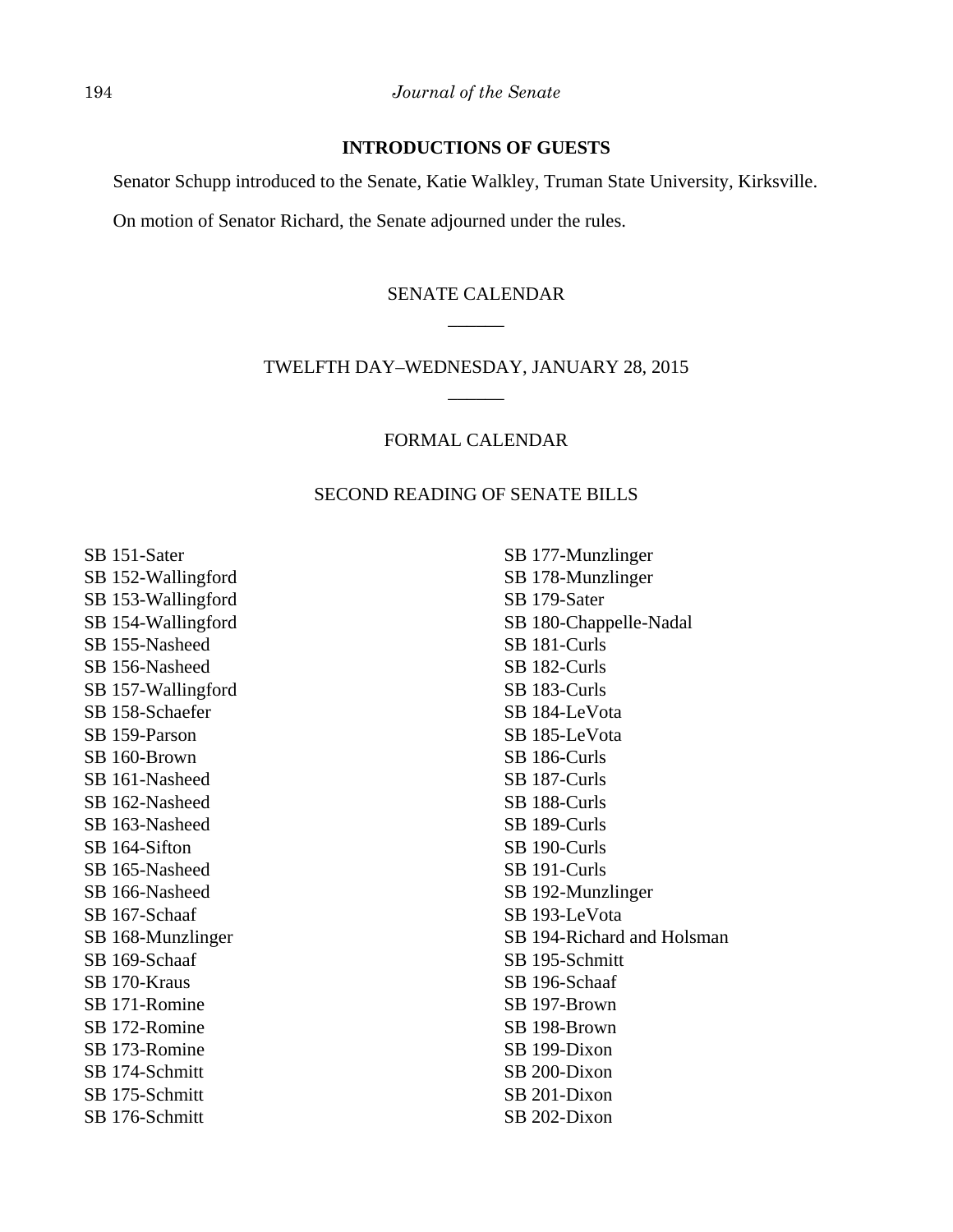SB 203-Dixon SB 204-Parson SB 205-Parson SB 206-Parson SB 207-Pearce SB 208-Sater SB 209-Sater SB 210-Schaefer SB 211-Walsh and Dixon SB 212-Walsh SB 213-Wallingford SB 214-Pearce SB 215-Nasheed SB 216-Keaveny SB 217-Riddle SB 218-Riddle SB 219-Wallingford SB 220-Kehoe SB 221-Schatz SB 222-Schatz SB 223-Schatz SB 224-Romine and Dixon SB 225-Romine SB 226-Emery SB 227-Emery SB 228-Curls SB 229-Curls SB 230-Romine SB 231-Kehoe SB 232-Kehoe SB 233-Kehoe SB 234-Kehoe SB 235-Dixon SB 236-Keaveny SB 237-Keaveny, et al SB 238-LeVota SB 239-Brown SB 240-Keaveny and Schaaf SB 241-Keaveny SB 242-Dixon SB 243-Schmitt SB 244-Schmitt SB 245-Hegeman SB 246-Hegeman SB 247-Sifton

SB 248-Schaefer SB 249-Holsman SB 250-Onder SB 251-Onder SB 252-Romine SB 253-Romine SB 254-Kraus SB 255-Schaaf and Holsman SB 256-Sater and Nasheed SB 257-Sater SB 258-Wallingford SB 259-Wallingford SB 260-Schaefer SB 261-Schaefer SB 262-Schaefer SB 263-Schaefer SB 264-Schaefer SB 265-Schaefer SB 266-Schaefer SB 267-Schaefer SB 268-Pearce SB 269-Nasheed SB 270-Nasheed SB 271-Silvey SB 272-Riddle, et al SB 273-Riddle SB 274-Schupp SB 275-Schupp SB 276-Walsh SB 277-Walsh SB 278-Schatz SB 279-Brown SB 280-Keaveny SB 281-Silvey SB 282-Parson SB 283-Kehoe SB 284-Munzlinger SB 285-Kehoe SB 286-Schaaf SB 287-Silvey SB 288-Schatz SB 289-Schatz SB 290-Schaefer SB 291-Cunningham SB 292-Munzlinger